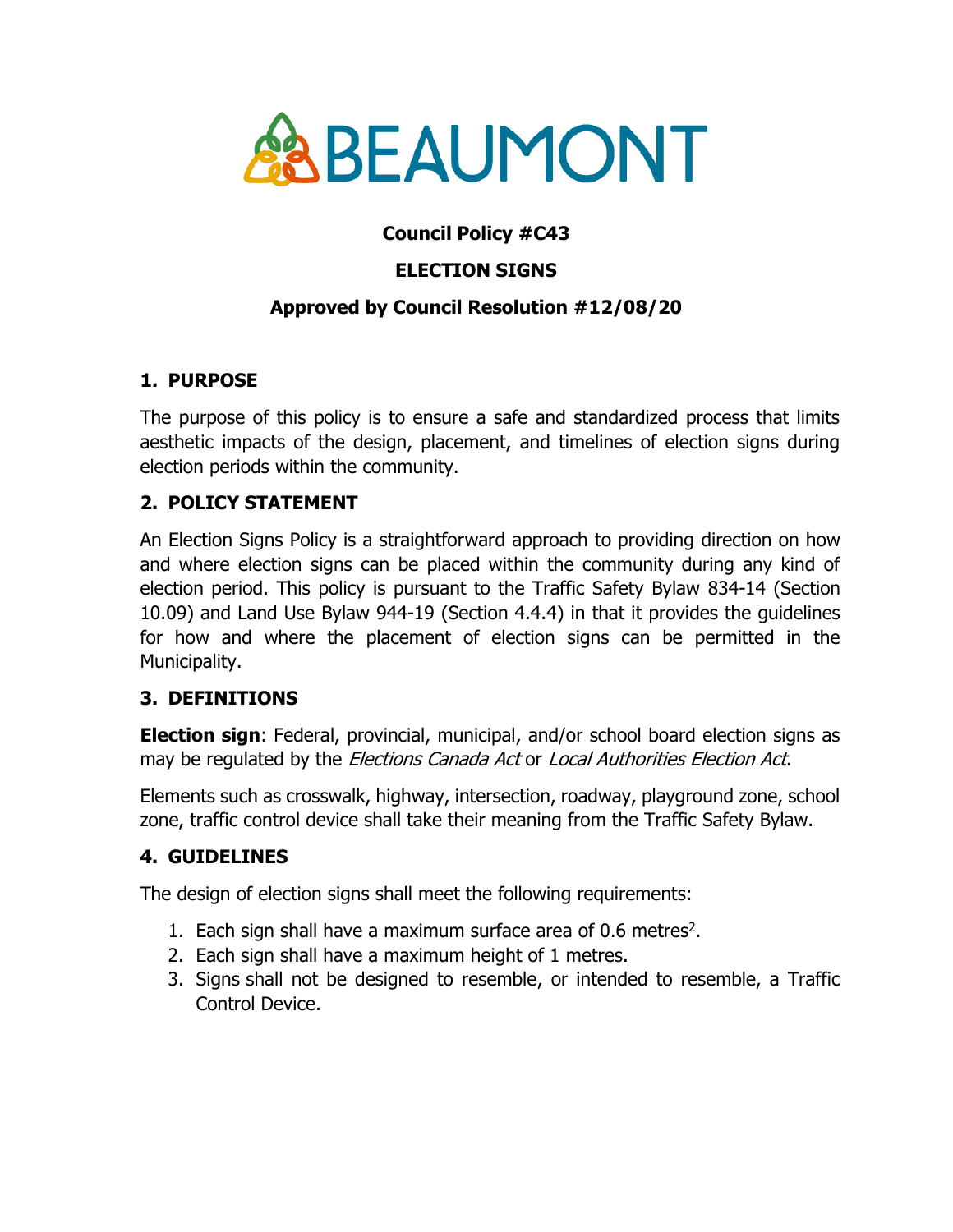The timelines for when election signs can be placed shall align with the following requirements:

- 4. For Provincial and Federal elections, signs are only permitted from the date the election is called until three days after the election.
- 5. For Municipal or School Board elections, signs are only permitted from the date that is 30 days in advance of the election date until three days after the election.

The placement of election signs on public property along roadways meet with the following requirements:

- 6. There shall be at least 15 metres separating the signs of one candidate.
- 7. Signs shall not be placed within 15 metres of the intersection of two roads or a crosswalk.
- 8. Signs shall not be placed within 1.5 metres of the curb of the road.
- 9. Signs shall not be placed within playground zones or school zones.
- 10.Signs shall not be placed within an active construction zone.
- 11.Signs shall not be placed on highway vehicle travel lanes (including paved shoulders), centre medians, traffic islands, or traffic circles.
- 12.Signs shall not be placed on any highway structures such as guardrails, retaining walls, or concrete barriers.
- 13.Signs shall not be placed such that it interferes with the safe and orderly movement of pedestrians or with the sight lines between pedestrians and/or vehicles.

The placement of election signs on public property not along roadways shall meet the following requirements:

14.Signs shall not be placed on public property located outside of areas along public roadways. In other words, election signs shall not be placed within public parks, along multi-use trail corridors, or beside public parking lots.

The placement of election signs on private property shall meet the following requirements:

- 15.Signs shall not be placed within 1.5 metres of the curb of the roadway, or edge of a public sidewalk.
- 16.Signs shall not be placed with 1.5 metres of the edge of a driveway.
- 17.Signs shall not be placed such that it interferes with the safe and orderly movement of pedestrians or with the sight lines between pedestrians and/or vehicles.